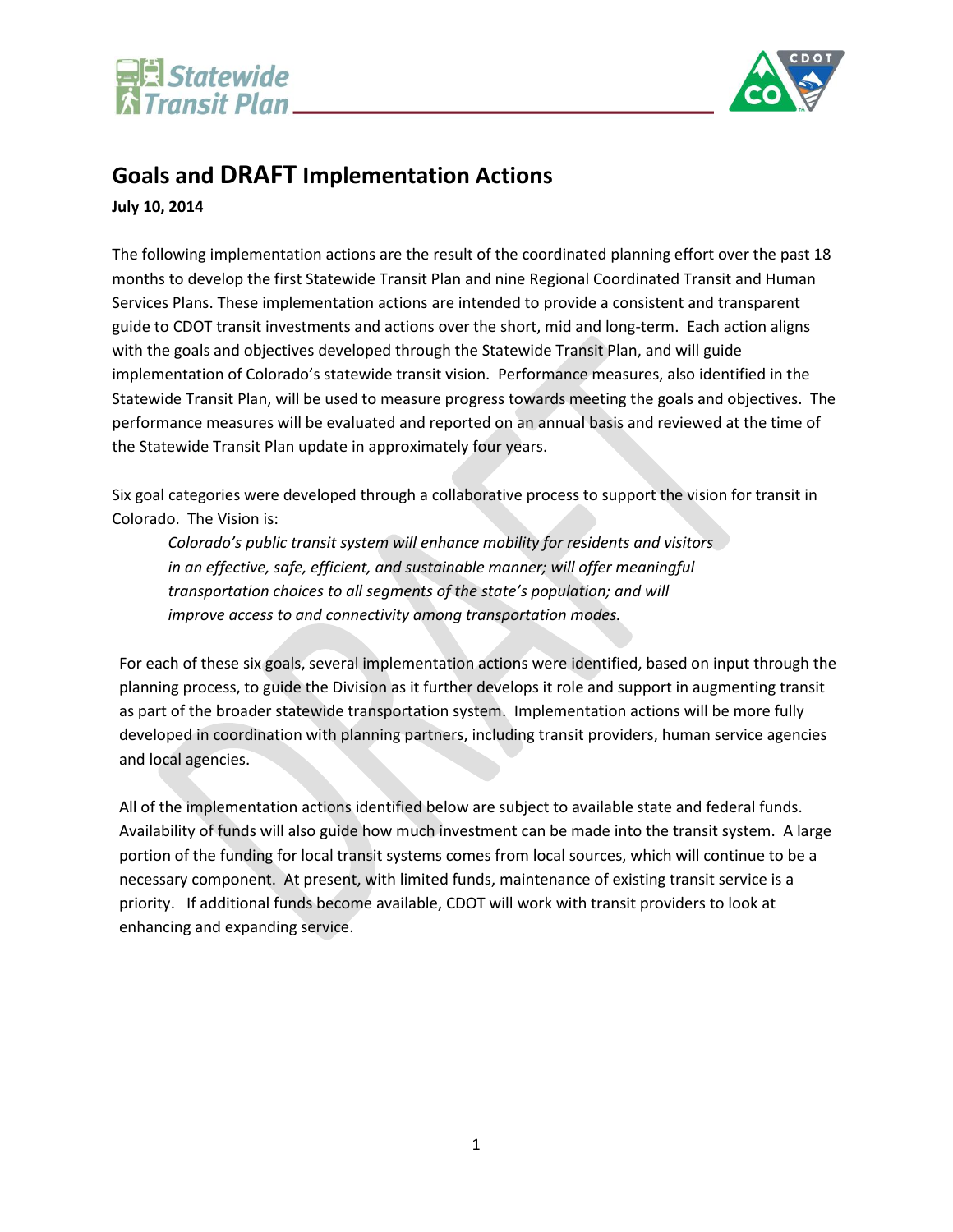



#### **Category: System Preservation and Expansion**

**Goal: Establish public transit as an important element within an integrated multimodal transportation system**

*Implementation Action 1:* Using the existing funding stream, CDOT will allocate state and federal funds that maintain (preserve), maximize (enhance) and expand the statewide transit system by investing in identified local, regional and statewide transit needs. *Timeframe: ongoing*

*Implementation Action 2:* CDOT will create a statewide transit capital asset inventory comprised of park-and-rides, vehicles and facilities. This inventory will be used as part of CoTRAMS (CDOT's transit grant management system) to guide a capital replacement program to be developed. *Timeframe: short-term*

*Implementation Action 3:* CDOT will develop a template to help achieve the Federal requirement of all grant partners having an asset management plan by 2017. CDOT will also provide technical assistance to transit providers in developing the plans. *Timeframe: short-term*

*Implementation Action 4:* CDOT will continue to be involved in efforts that preserve and enhance existing and future passenger rail in the state. This includes regular updates to the State Freight and Passenger Rail Plan and related recommendations, and taking the necessary steps to position Colorado to be eligible for federal funding.

*Timeframe: ongoing*

# **Category: Mobility and Accessibility**

#### **Goal: Improve travel opportunities within and between communities**

*Implementation Action 1: CDOT will fund and operate Interregional Express (IX) Bus Service beginning in* 2015. Subsequent to the initial service, other public and private interregional, regional and essential transit service may be implemented where no service exists and a need has been identified in the Regional or Statewide Transit Plans or Intercity and Regional Bus Network Plan. *Timeframe: ongoing*

*Implementation Action 2:* CDOT, working with transit providers, will support system improvements through dynamic technology-based enhancements (e.g., paperless ticketing, route matching software, real-time passenger information, one-call/one-click centers, automated stop notification, online transit map, etc.) to improve the passenger experience. *Timeframe: ongoing*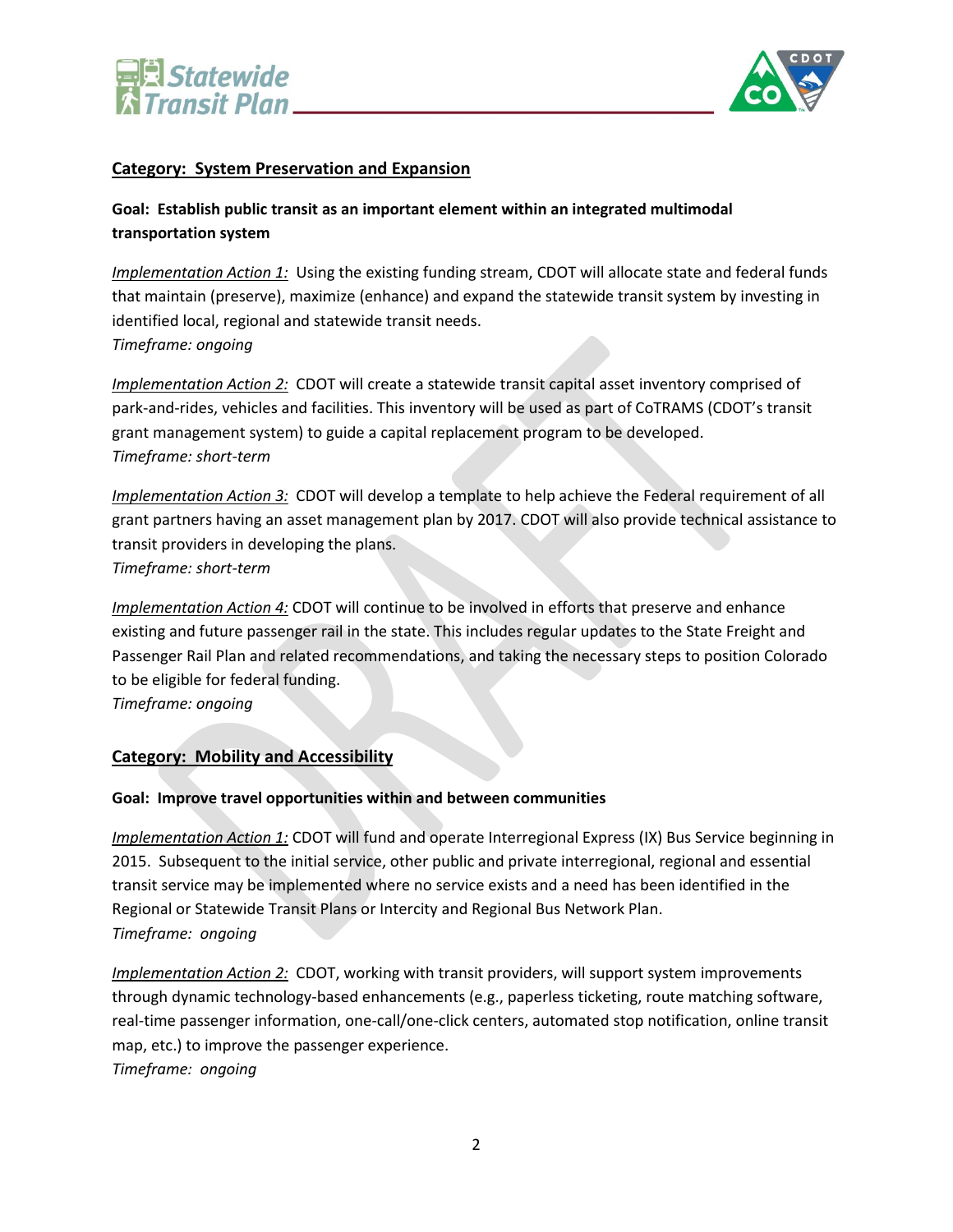



*Implementation Action 3:* CDOT, in cooperation with local entities, will coordinate and support efforts to implement multimodal transportation infrastructure improvements (e.g., transit stations, bus bike racks, park-and-rides, slip ramps, travel time enhancements, etc.) that meaningfully integrate bicycle, pedestrian, and transit connectivity to the state's transportation network. *Timeframe: ongoing*

*Implementation Action 4:* CDOT, working in partnership with transit providers and human service agencies and through the State and Local/Regional Coordinating Councils, will develop and invest in coordination strategies that improve mobility for all Colorado citizens. *Timeframe: ongoing*

*Implementation Action 5:* When planning and designing future transportation improvements, CDOT will consider the role of transit in meeting the mobility needs of the multimodal transportation system. *Timeframe: ongoing*

*Implementation Action 6:* CDOT will distribute the results of the Statewide Transit Survey of Older Adults and Adults with Disabilities and work with local humans service agencies and transit providers to address the transportation needs and barriers identified in the survey. *Timeframe: short and mid-term* 

# **Category: Transit System Development and Partnerships**

**Goal: Increase communication, collaboration and coordination within the statewide transportation network**

*Implementation Action 1:* CDOT will collaborate with public and private transit agencies, state agencies and local human service agencies in an effort to coordinate regional services (planning and operation) for all users as identified in the Regional and Statewide Transit Plans. *Timeframe: ongoing*

*Implementation Action 2:* CDOT will assist in creating local and/or regional coordinating councils, as requested. CDOT will participate as part of the Organizing Work Group of the Colorado Action Mobility Coalition (CAMC) and continue to support the hiring of mobility managers at the regional level. *Timeframe: short-term, ongoing*

*Implementation Action 3:* CDOT, working with the Transit and Rail Advisory Committee (TRAC), will develop recommendations for policies and procedures that support the review and consideration of transit and rail in CDOT projects and activities. *Timeframe: short-term*

*Implementation Action 4:* CDOT will continue to work with grant partners to provide meaningful assistance, information, education, and compliance support for the grant application and contracting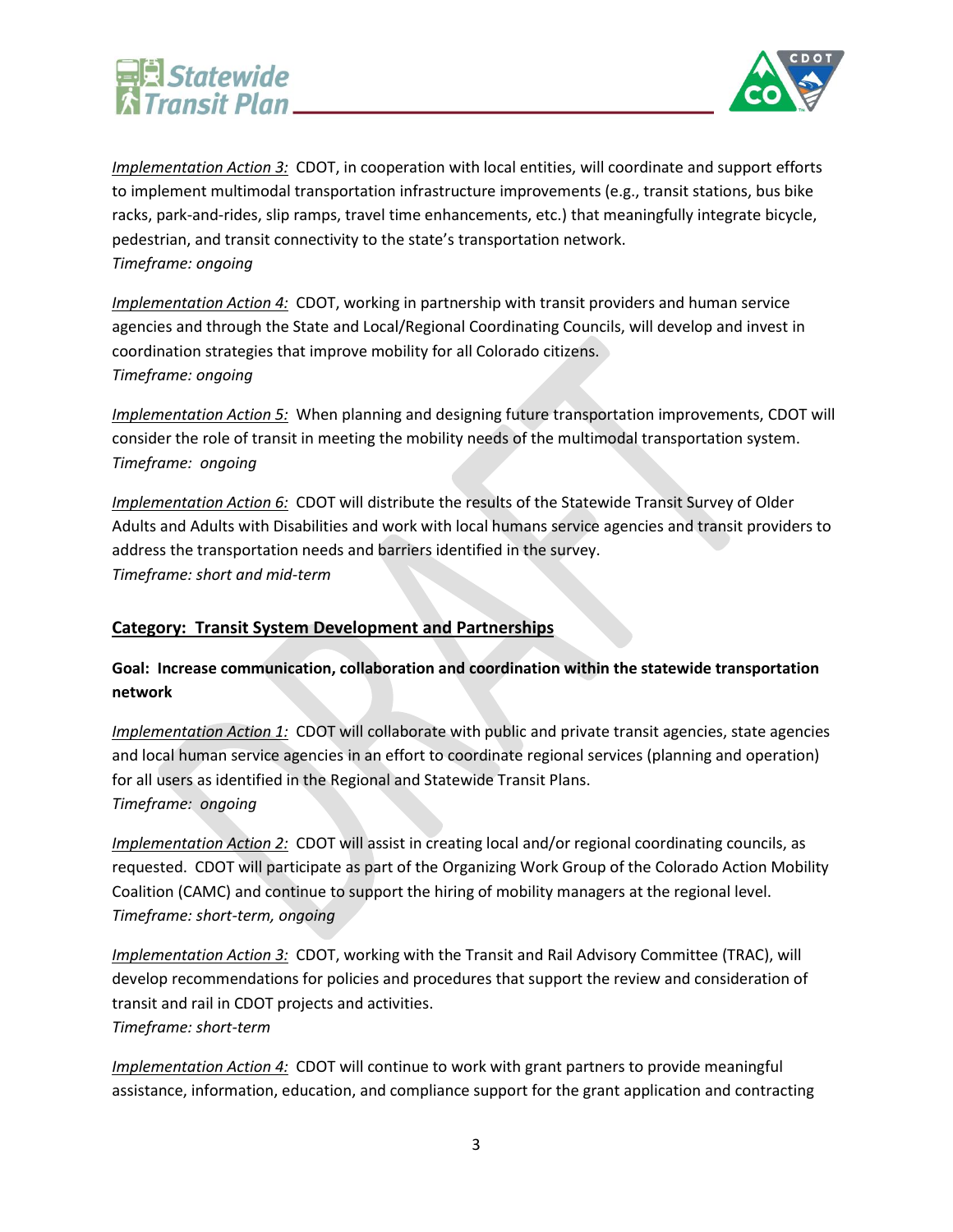



processes. CDOT will develop process improvements, provide training, and increase coordination between CDOT, FTA and grant partners around these processes. This includes implementation of CoTRAMS, CDOT's grant management system, and providing clear guidance on the grant application and contracting processes on CDOT's website.

*Timeframe: short-term, ongoing*

*Implementation Action 5:* CDOT will continue to provide technical assistance and financial support to CASTA in the development of transit information and services, such as CASTA's Transit Resource Directory, bi-annual conferences, e-newsletters, and reports. CDOT will continue to support CASTA in the management of the Rural Transit Assistance Program (RTAP). *Timeframe: short-term, ongoing*

*Implementation Action 6:* CDOT will coordinate with federal and state agencies to leverage, access, and coordinate use of the various available transportation funds. This will include coordination with human service agencies and agencies not traditionally viewed as transportation providers. Coordination will primarily occur through the State Coordinating Council and Local/Regional Coordinating Councils. In addition, CDOT will work with other agencies to identify the barriers that exist with coordinating various funding sources and work with congressional delegation to reduce these barriers as opportunities are made available.

#### *Timeframe: ongoing*

*Implementation Action 7:* CDOT will assist TPRs and local providers to develop and coordinate marketing and education efforts to improve public, elected official, and agency knowledge of the transit services available, including development of resource directories. CDOT also will assist in development of marketing materials as needed and may include brochures, flyers, website updates, an online transit map, etc.

*Timeframe: ongoing*

*Implementation Action 8:* CDOT will update its State Management Plan per FTA regulations, including updating it to be consistent with federal funding requirements in preparation for the next FTA State Management Review.

*Timeframe: short-term*

# **Category: Environmental Stewardship**

#### **Goal: Develop a framework of a transit system that is environmentally beneficial over time**

*Implementation Action 1:* CDOT will coordinate with state and local agencies and assist agencies with implementation of low emission vehicles and energy conservation practices. *Timeframe: ongoing*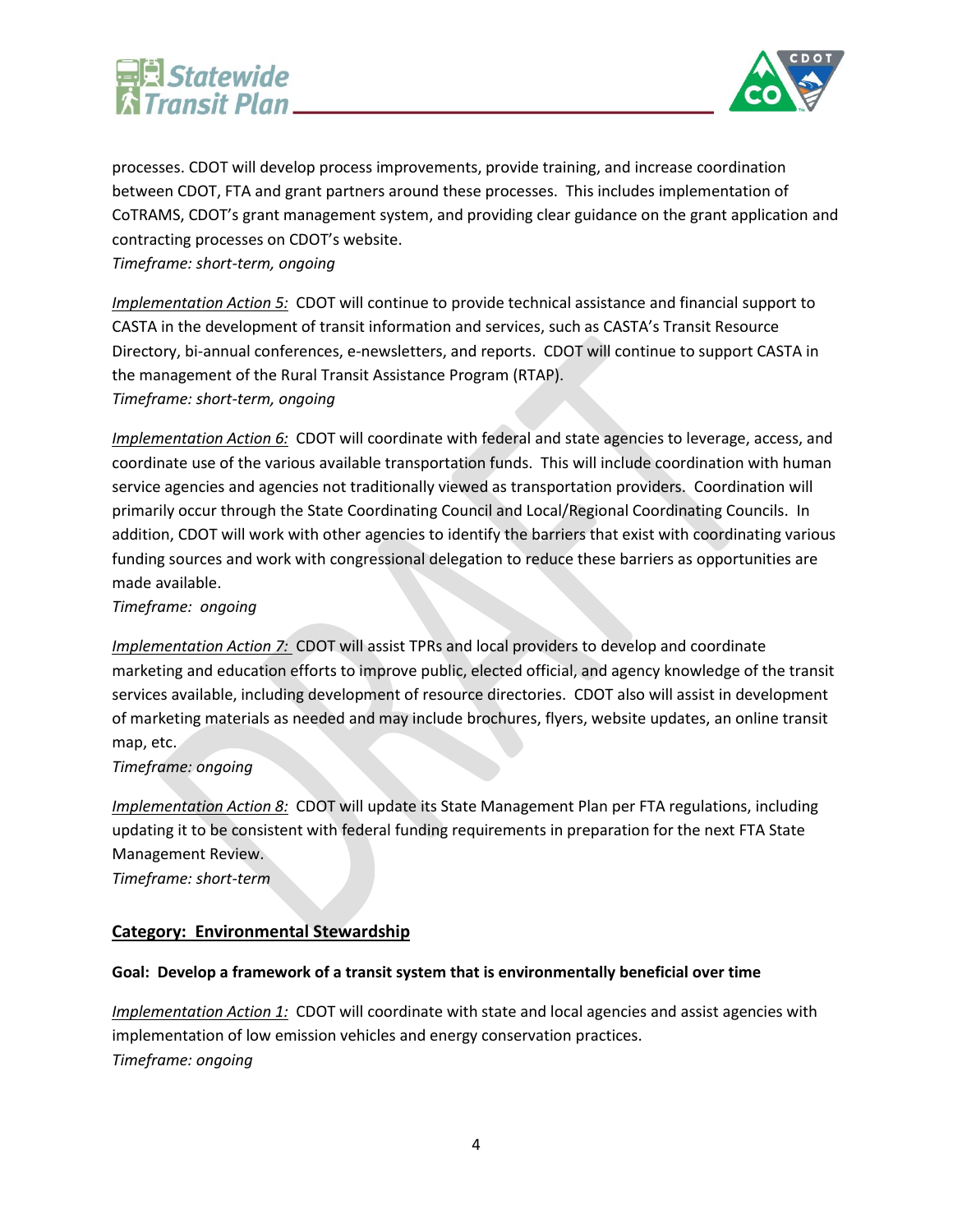



*Implementation Action 2:* CDOT will assist agencies' activities that encourage and promote transit use. *Timeframe: short-term, ongoing*

*Implementation Action 3:* CDOT will incorporate guidance into the NEPA Manual on environmental clearance procedures for FTA funded transit projects and provide technical assistance to grant partners needing environmental clearance from FTA. *Timeframe: short-term*

*Implementation Action 4:* CDOT will implement enhancements to improve transit travel time such as peak-period shoulder lanes, fixed guideways, and intelligent transportation systems, where appropriate, for use by transit to improve mobility while minimizing the impacts of transportation facility expansion into sensitive and/or constrained areas.

*Timeframe: ongoing*

# **Category: Economic Vitality**

**Goal: Create a transit system that will contribute to the economic vitality of the state, its regions, and its communities to reduce transportation costs for residents, businesses, and visitors**

*Implementation Action 1:* CDOT will plan for and position the state for transit and rail investment opportunities.

*Timeframe: long-term*

*Implementation Action 2:* CDOT will assist and support local efforts to better connect individuals with job assistance, employment and other vital services. *Timeframe: ongoing*

*Implementation Action 3:* CDOT will partner with the Workforce Transportation Task Force of the State Coordinating Council to develop a template for demonstrating the economic benefits of coordinated transit in providing workers transit access to training and employment. *Timeframe: short-term*

*Implementation Action 4:* CDOT will work with the TRAC and planning regions to develop materials that demonstrate the benefits of transit services to the state and local economy. *Timeframe: short-term*